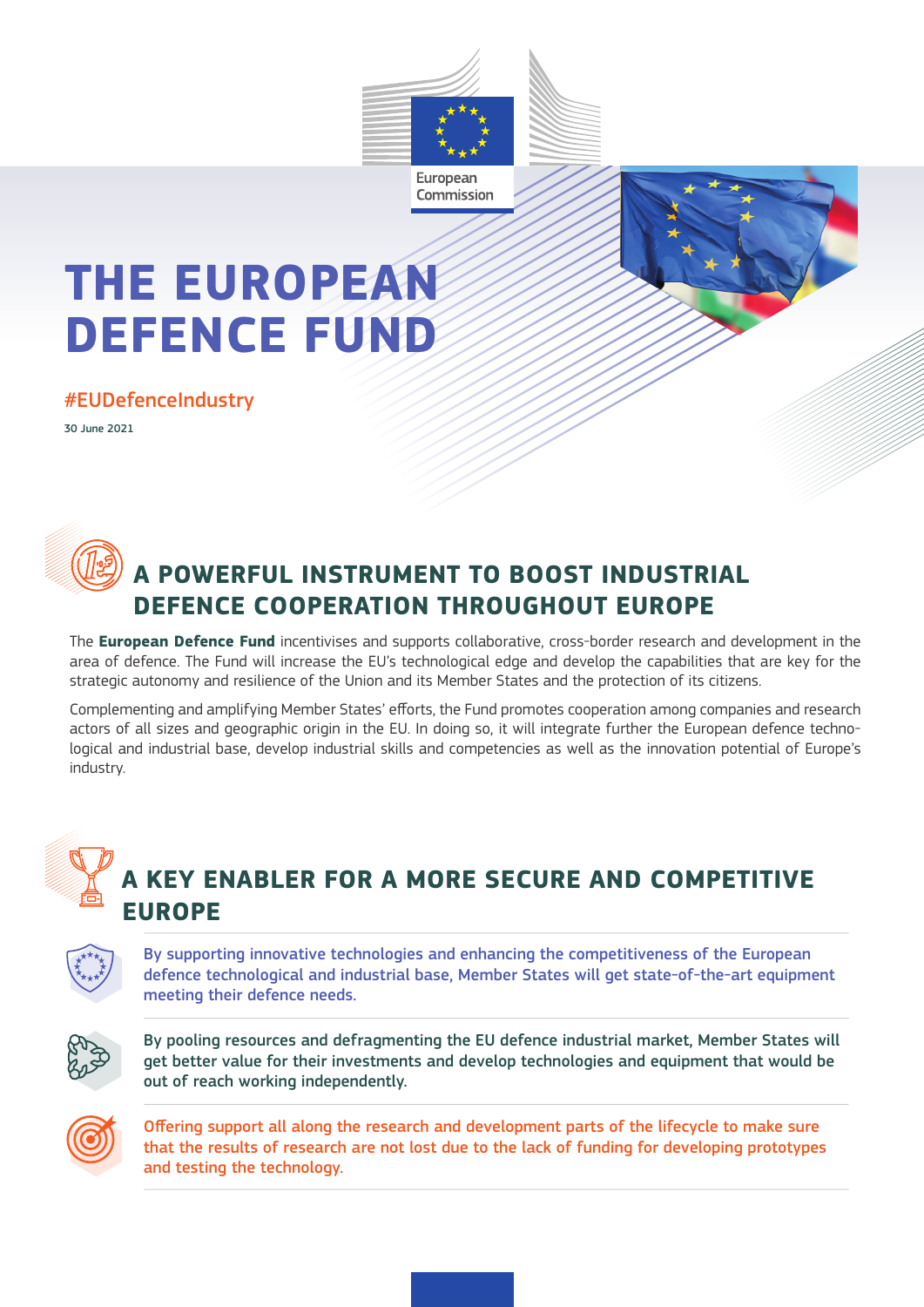



Lack of cooperation between Member States in the field of security and defence is estimated to cost between €25 billion and €100 billion every year.



Currently, the defence capability planning and around 80% of defence procurement is run on a purely national basis, leading to a costly duplication of defence capabilities.



Only 9% of research and technology in the field of defence is conducted in cooperation between Member States.



**€8 billion** from the EU budget is dedicated to the European Defence Fund for 2021-2027. The EU will become one of the top 3 defence research investors in Europe.





Two precursor programmes preceded the European Defence Fund, the **Preparatory Action on Defence Research** ( **[PADR](https://ec.europa.eu/commission/presscorner/detail/en/fs_20_1077)**) and the **European Defence Industrial Development Programme** ( **[EDIDP](https://ec.europa.eu/commission/presscorner/detail/en/fs_20_1076)**).

With PADR, €90 million from the EU budget for 2017-2019 have been allocated to 18 defence research projects.

EDIDP has a budget of €500 million for 2019-2020. The 2019 EDIDP calls for proposals resulted in 16 projects funded. 26 new projects have been selected for funding following the second round of calls for proposals launched in 2020. 2 major capability projects (Eurodrone and Essor) have also been selected for direct award.

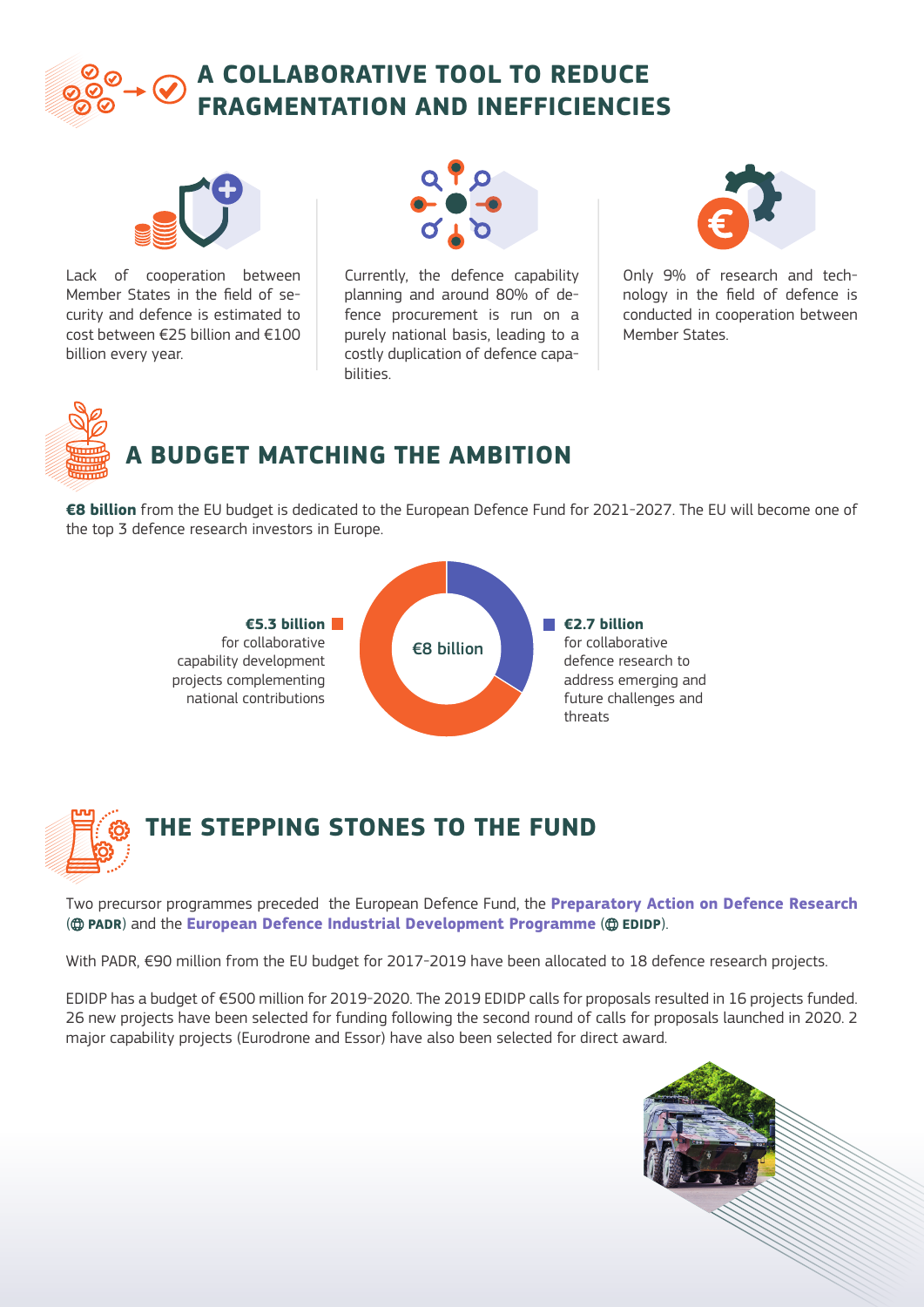

The Fund supports competitive and collaborative projects throughout the entire cycle of research and development for a bigger impact on the European defence capability and industrial landscape.

The Fund finances up to 100% of the total eligible costs of awarded projects, in particular through grants, including up to 35% of possible bonuses. Research activities could be funded up to 100% while development activities have different funding rates complementing Member States' or industrial investments, between 20%-80% from prototyping to certification.

However, the Fund does not cover the acquisition phase.



- In general **only collaborative projects** are eligible, with at least 3 participants from at least 3 different Member States or associated countries. For disruptive technologies, eligible projects should be composed at least from 2 participants from at least 2 Member States.
- **Projects will be defined along priorities set with Member States** aiming at contributing to the security and defence interests of the Union, in line with defence capability priorities agreed by Member States within the framework of the Common Security and Defence Policy and particularly in the context of the Capability Development Plan, and taking into account, where appropriate, priorities from other regional and international organisations (e.g. NATO).
- The Fund will incentivise the **cross-border participation of SMEs** by providing higher funding rates and favouring projects by consortia which include SMEs.

 **4-8% of the budget will be set aside to support innovative disruptive technologies for defence** that will boost Europe's long-term technological leadership and contribute to high-end defence products.

- To ensure that EU resources are put to good use, development of common prototypes will be funded only where **Member States intend to buy the final product or use the technology in a coordinated manner.** No capability will be owned by the EU.
- If eligible, activities developed in the context of **Permanent Structured Cooperation (PESCO)** may receive a higher EU funding rate, through possible bonus of additional 10% of eligible costs.